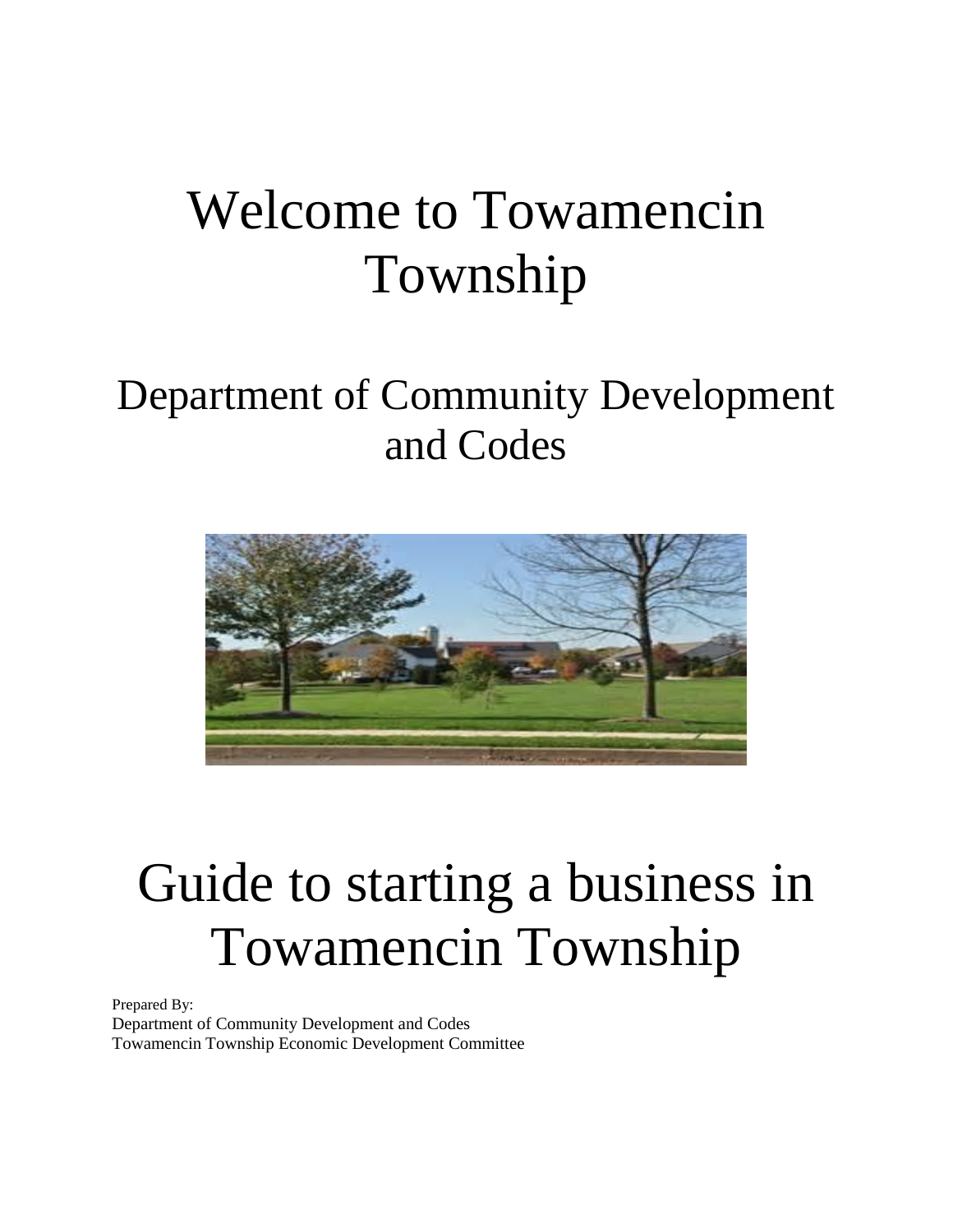## Towamencin Township Overview

Towamencin Township was founded in 1728. With a current population of 17,500, Towamencin offers beautiful residential neighborhoods, historic farmhouses, first-class recreational facilities, and wide-open spaces. The community is a successful mix of residential, commercial and rural development and is home to several excellent educational institutions. Centrally located in the middle of Montgomery County, Towamencin offers access to an Interchange of the Pennsylvania Turnpike. With its combination of the above, Towamencin is a wonderful place to work, live and play.

### Historic Towamencin Township

The first settlers arrived in Towamencin Township around the turn of the 18th Century. These settlers were of German, Welsh, and Dutch descent. They mainly pursued agricultural endeavors to sustain their livelihood.

The first grant of land in Towamencin Township was in 1703 from William Penn's Commissioners to Benjamin Furley on June 8. The Commissioners granted 1,000 acres to him. On June 17 of that same year, Abraham Tennis and Jan Luken bought the property from him, and then divided the land in half in 1709.

The name Towamencin is of American Indian origins, and means "Poplar Tree". The legend associated with the name started in the 1720's when Heinrich Fry purchased some land near what is now known as the Towamencin Creek. On this tract of land was an Indian Village. The Indian Chief spoke broken English and observed one day two men clearing trees near the creek and said "Towha-men-seen", meaning "Two men seen." Apparently, the Chief's pronunciation stuck, as the legend goes, and is how Towamencin got its name.

In March of 1728 the settlers of the area petitioned William Penn's Commissioners for Towamencin to become a Township. The request was granted and a charter given. The land was surveyed and recorded, outlining the boundaries of the Township. Those boundaries are similar to what they are today. In the enumeration of 1734 there were 32 landholders within the Township, with William Tennis having the most acreage at 250 acres.

Today, Towamencin remains a community of tradition and vision.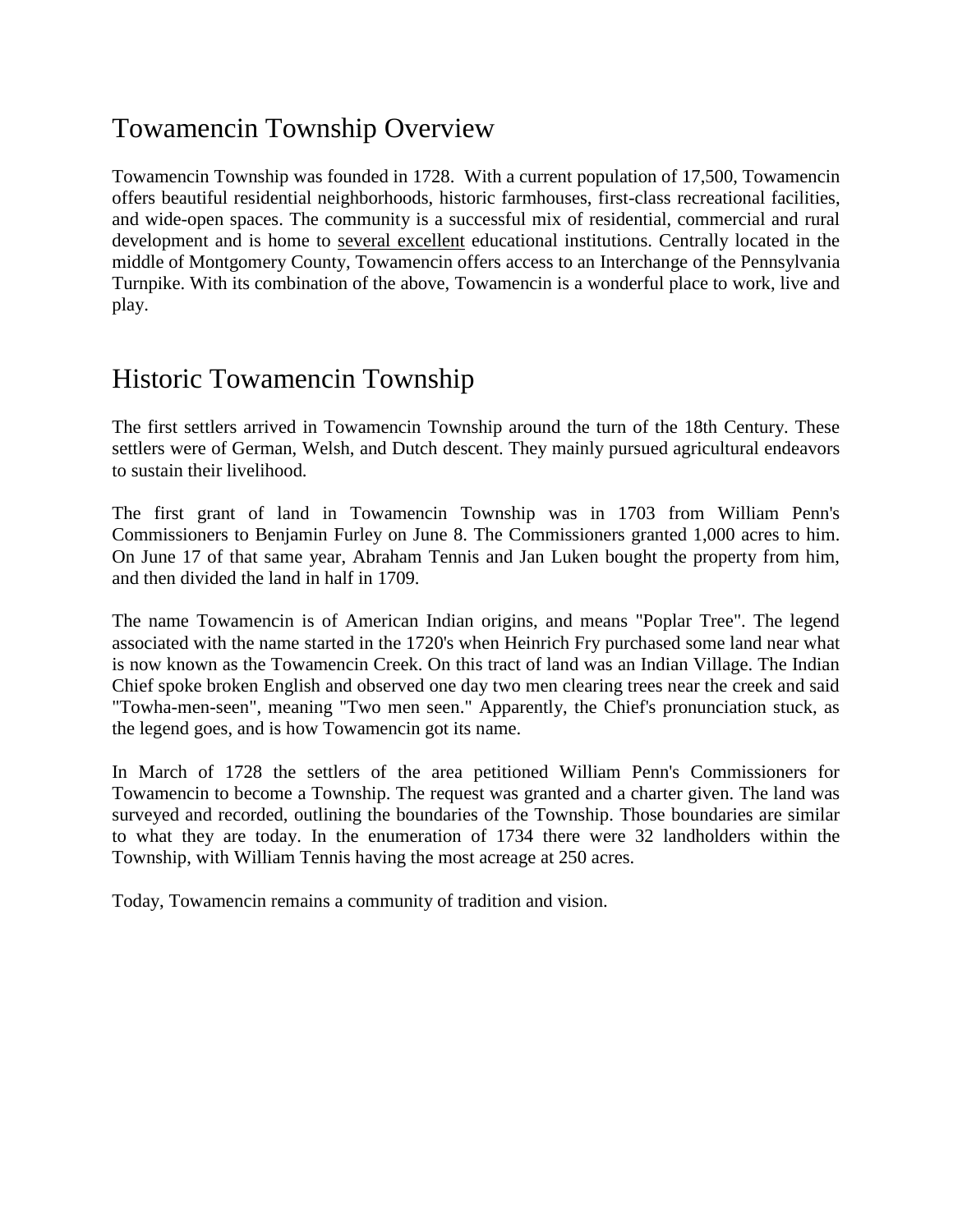## Key Contact Information

The Department of Community Development is the first point of contact for a new business, a developer looking to provide commercial and residential opportunities or an established business looking to invest and expand within the Township. Our Department works with the Planning Commission, Zoning Hearing Board, Economic Development Committee and Board of Supervisors to ensure all appropriate agencies are working to guide the applicant(s) through the process of establishing themselves within Towamencin Township.

Physical Address: Mailing Address: Towamencin Township Towamencin Township 1090 Troxel Road PO Box 303 Lansdale, PA 19446 Kulpsville, PA 19443 215-638-7602

Robert Ford William Webb

Carolyn McKelvie MT Kennedy Assistant Codes Officer **Permit Technician** 

Fire Inspector Fire Marshall 215-368-7602 215-672-9400

PO Box 150 Parkview Tower Kulpsville, PA 19443 1150 First Avenue, Suite 1001

Township Manager Director of Community Development/Codes [rford@towamencin.org](mailto:rford@towamencin.org) wwebb@towamencin.org

[cmckelvie@towamencin.org](mailto:cmckelvie@towamencin.org) mtkennedy@towamencin.org

David Tweed Montgomery County Health Department Building Inspector 1430 DeKalb Street 215-368-7602 Norristown, Pa 19404 610.278.5117

Scott Fleischer Code Inspections, Inc

Towamencin Business Alliance US Small Business Administration King of Prussia, PA 19406 610-327-2673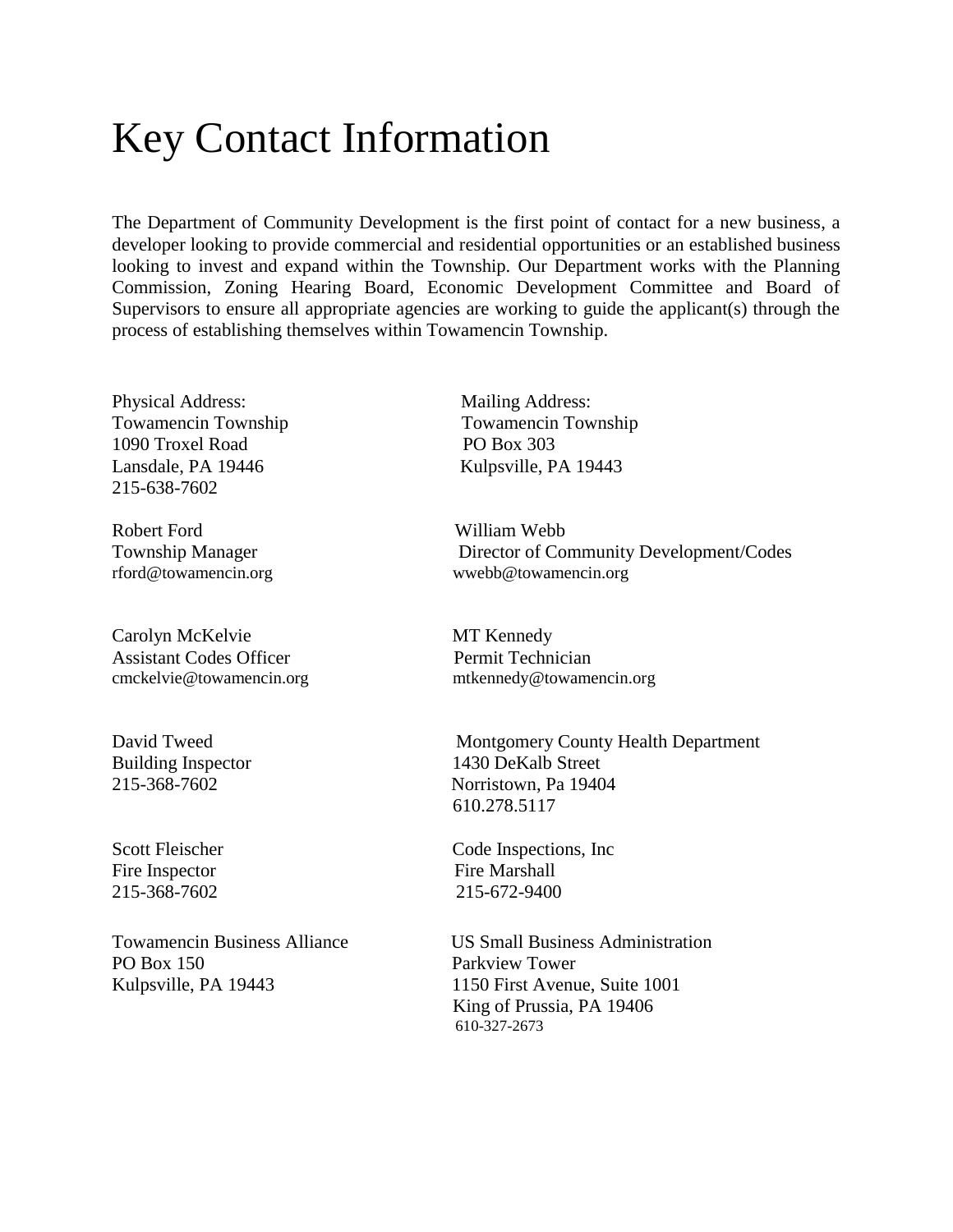## The Process of starting a Business in Towamencin

#### **Understanding the Regulations**

All businesses are required to follow regulations set forth by the state, local and federal governments. Regulations will vary depending on the type of business you plan to start and the location of your business. It is important that you as the prospective business owner understand and comply with all regulations to protect yourself, your customers and your investment. The Township's Department of Community Development and Code Enforcement will not provide legal advice or recommend any professional services as a matter of ethics. We advise you to consult with the appropriate professional to guide you through the legal approval process.

#### **Information for All Businesses**

Building Code and Zoning regulations are a vital and pivotal point in determining if you can operate your business where you would like. There are also specific requirements for those who wish to sell food to the public.

#### **Building Code Regulations:**

These regulations require that both the structure and the space are safe and accessible to all clients and employees. Under Act 45 of 1999, The Pennsylvania Uniform Construction Code, the International Building Code was adopted as the building code within the Commonwealth of Pennsylvania. The current code regulates how structural members, plumbing, mechanical, fire safety systems and electrical components are installed and maintained. This code also regulates the modification of an existing space.

New facilities or modified facilities constructed or altered with the intent for commerce or public use must meet American Disabilities Act ("ADA") requirements. These regulations are subject to the ICC **A117**[.1-2009 Accessible Usable Buildings Facilities](https://www.google.com/url?q=http://webstore.ansi.org/RecordDetail.aspx%3Fsku%3DICC%2BA117.1-2009&sa=U&ei=SsXKUoO2E-eo2gWUi4CACg&ved=0CAkQFjAC&client=internal-uds-cse&usg=AFQjCNGPG1WeAnsrUfrV79SH5AQw7FCnCw) Code and the Commercial Accessibility Code. ADA requirements are subject to all occupancy classes with the exception to one and two family dwellings.

#### **Zoning Regulations:**

These regulations are written by the Township to ensure the continuity and flow of the municipality with regards to growth and development. Zoning regulations specifically regulate the uses allowed within a particular area of the Township. The zoning ordinance sets rules for specific design criteria within a particular zoning district, parking requirements, sign requirements, outdoor illumination requirements, nuisance standards and many other requirements.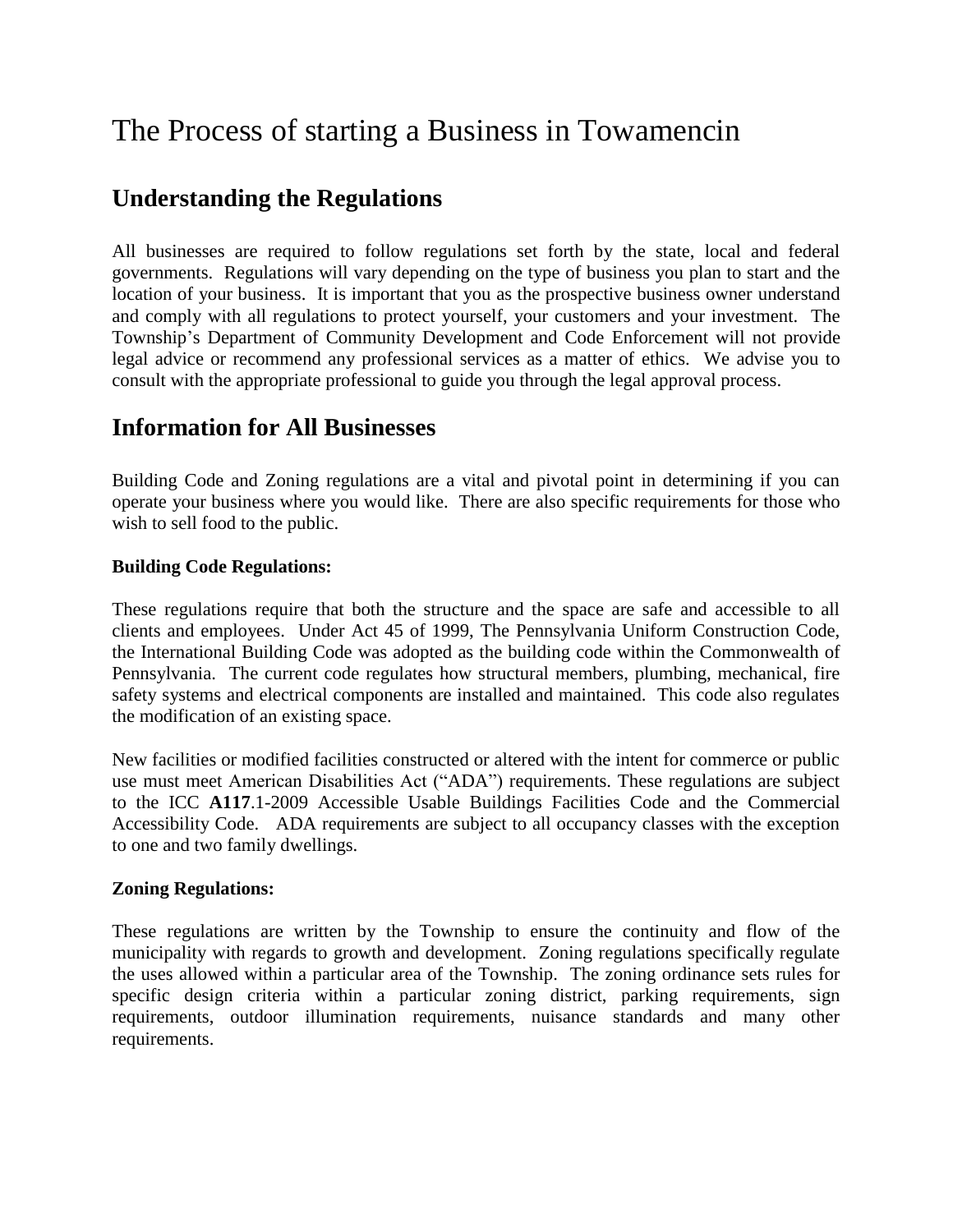#### **Businesses that prepare, serve and sell food**

Food establishment are highly regulated to protect the public. Please contact the Montgomery County Department of Health for specific regulations and requirements prior to opening a new business or acquiring an existing business.

## **Let the Planning Begin**……

Before you can complete the first step in opening a business within Towamencin Township you need to verify your location. Towamencin does not have a dedicated post office; therefore, several zip codes apply within the Township. You should consult with the property owner or their agent to confirm the location of the prospective business.

After confirming your location, we recommend that you contact the Towamencin Township Department of Community Development. We are happy to schedule a meeting to discuss your intended use and provide feedback on whether it will work within your desired location. If your use is not allowed per the current zoning ordinance there are still alternatives to pursue. For example one can make an appeal to the Zoning Hearing Board. Meanwhile, if you are purchasing an existing business (and the use is remaining the same) you may simply need to apply for a Use and Occupancy Permit prior to the transfer of title.

In the Township's Zoning Code there are various types of uses including: By-Right uses, Conditional Uses and Special Exceptions.

**By-Right Uses-** These uses are allowed within a specific zoning district as long as they meet the specific criteria set forth by the zoning ordinance.

**Conditional Uses-** A use permitted in a particular zoning district pursuant to the provisions in Article VI of the Pennsylvania Municipalities Planning Code and Chapter 153-1000 of the Towamencin Township Zoning Code. Though the exact process differs with the specific ordinance requirements, typically the owner presents their argument orally and by petition before the Towamencin Township Board of Supervisors.

**Special Exceptions-** A special exception is a use permitted within a zoning district, but subject to certain, specific conditions. The applicant must demonstrate compliance with the conditions during a public hearing before Township's Zoning Hearing Board.

#### **The Hearing Process:**

• Only a residential property owner may represent themselves. All corporate entities must be represented by legal counsel. No individual not licensed as an attorney within the Commonwealth of Pennsylvania may practice law without a license.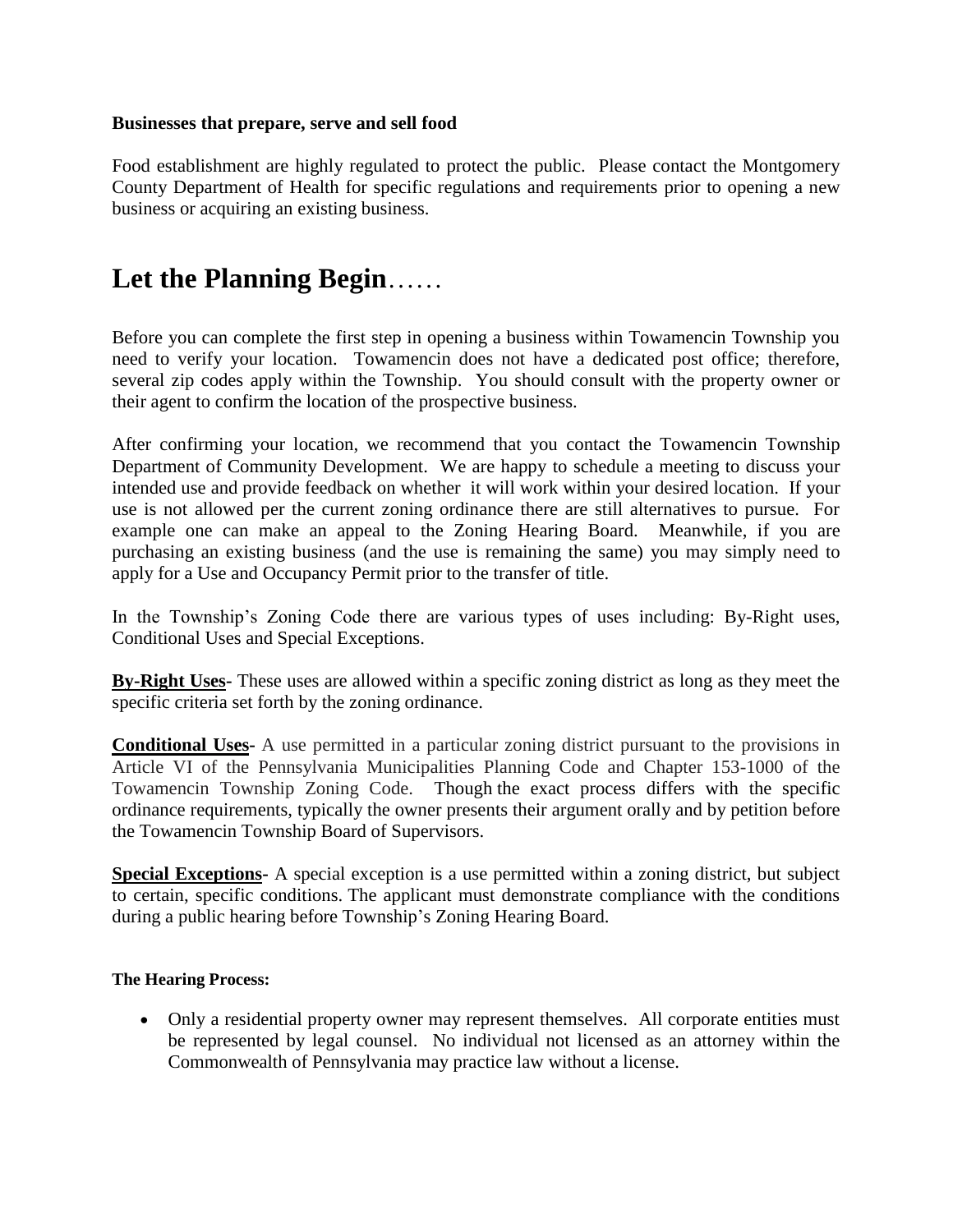- Keep in mind that if you are required to have a hearing before the Zoning Hearing Board (ZHB) or the Board of Supervisors (BOS), you will be required to pay all fees and submit all applications prior to the scheduling of a hearing.
- Once all fees and applications are received, your first hearing will commence within sixty (60) days, unless extension is agreed; next hearings shall occur within 45 days of prior hearing; cases shall be completely presented within 100 days of the first hearing as further specified in 908(1.2).
- Public notice shall be given; written notice shall be given to the applicant, zoning officer, and other designated persons. The notice shall be posted on the affected land at least one (1) week before the hearing
- A quasi-judicial hearing will take place and documented by a court reporter. At this time you will have the opportunity to present evidence and witnesses. The hearing is presided over by the Zoning Hearing Board Solicitor.
- In some cases an oral decision is rendered after the hearing is closed. The board or hearing officer shall render a decision or written findings when no decision is rendered, within 45 days of the last hearing; content of decisions and further provisions are found in 908(9).

Please keep in mind that even if a use does not fall under the above categories, it may still be granted based on a Use Variance. However, Use Variances are only granted under very specific guidelines and a hardship must be proven. This is a strict standard, which is typically difficult to qualify for.

### **Now That I have my zoning approvals……..**

You have made it through your first step to being a business owner and working with local government. If you are planning to construct any new improvements (or make alterations), you will need to determine whether you need to obtain construction permits. Once again, we recommend that you meet with the Department of Community Development to facilitate the permitting process. Please keep in mind that Act 45 of 1999 allows thirty (30) business days to review or deny a permit application. While we will attempt to review applications in a timely manner, we ask that you please be patient as it is our job to ensure a thorough review for code compliance. Here are several suggestions as you seek to obtain your permits:

- Meet with the Department of Community Development to discuss your project. This will help to determine the documentation required for your permits.
- Obtain all required permit applications.
- Hire the proper professional to ensure your construction documents are code compliant and meet the latest code addition as established by the Pennsylvania Department of Labor and Industry.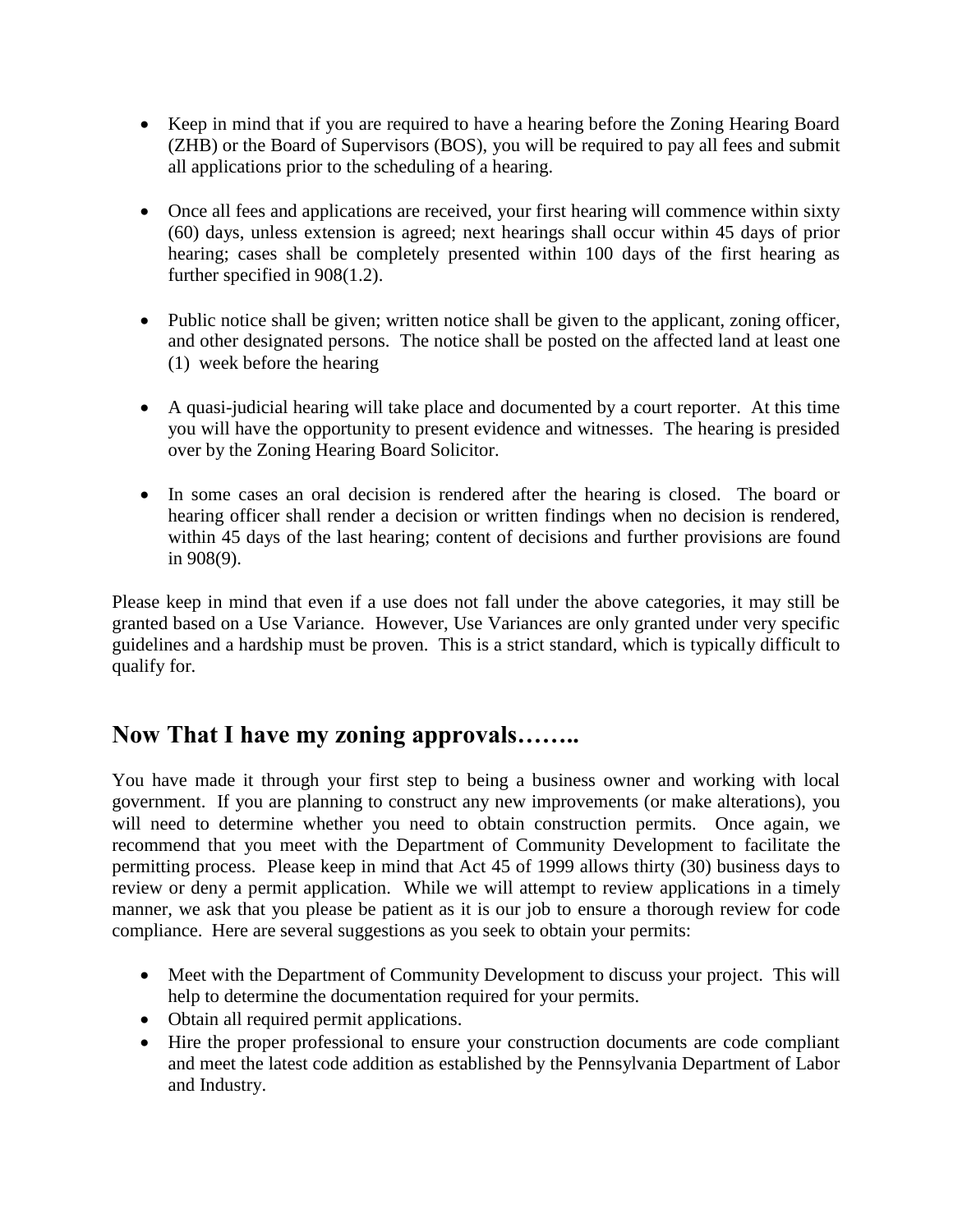- Submit all permit applications, constructions documents and fees to the Township during normal business hours. If anything is missing, the process will be delayed and the permit may not be reviewed and may possibly be denied.
- File for a Use and Occupancy Permit.
- Once you are approved, an inspection process will be outlined. It is your responsibility to ensure that the inspection schedule is followed. Not following the outlined schedule could result in your project being delayed.
- Please note that you must frame and display your Occupancy Limit Certificate
- As a reminder, businesses that prepare and sell food should contact the Montgomery County Board of Health for further information. Final approval from the Board of Health must be granted prior to the Township granting its final occupancy permit.

**Please note that the above are general recommendations and that each business may have requirements that are specific to their use. Again, we recommend that you consult with the appropriate professionals (attorney, engineer, architect, etc) during the process.**

#### **Finally……**

Now that you're ready to open consider the following as applicable:

- It is your responsibility to contact the Commonwealth of Pennsylvania, Department of Revenue to register your business and obtain the proper sales tax license. The Department of Revenue can be reached at 717-787-1064. Furthermore, if you will be hiring any employees, you will need to obtain an employer Identification Number (EIN) from the United States Internal Revenue Service and they can be reached at 800-829- 4933.
- Contact PECO or other applicable provider to setup electric or gas service for your company.
- Contact your local cable provider to setup service in your company.
- Contact a local telephone service provider to setup phone services for your company.
- Contact the Towamencin Township Police Department to register your alarm system.
- Contact North Penn Water Authority to setup water service.
- Contact Towamencin Township to setup sewer billing.
- Hire a trash hauler.